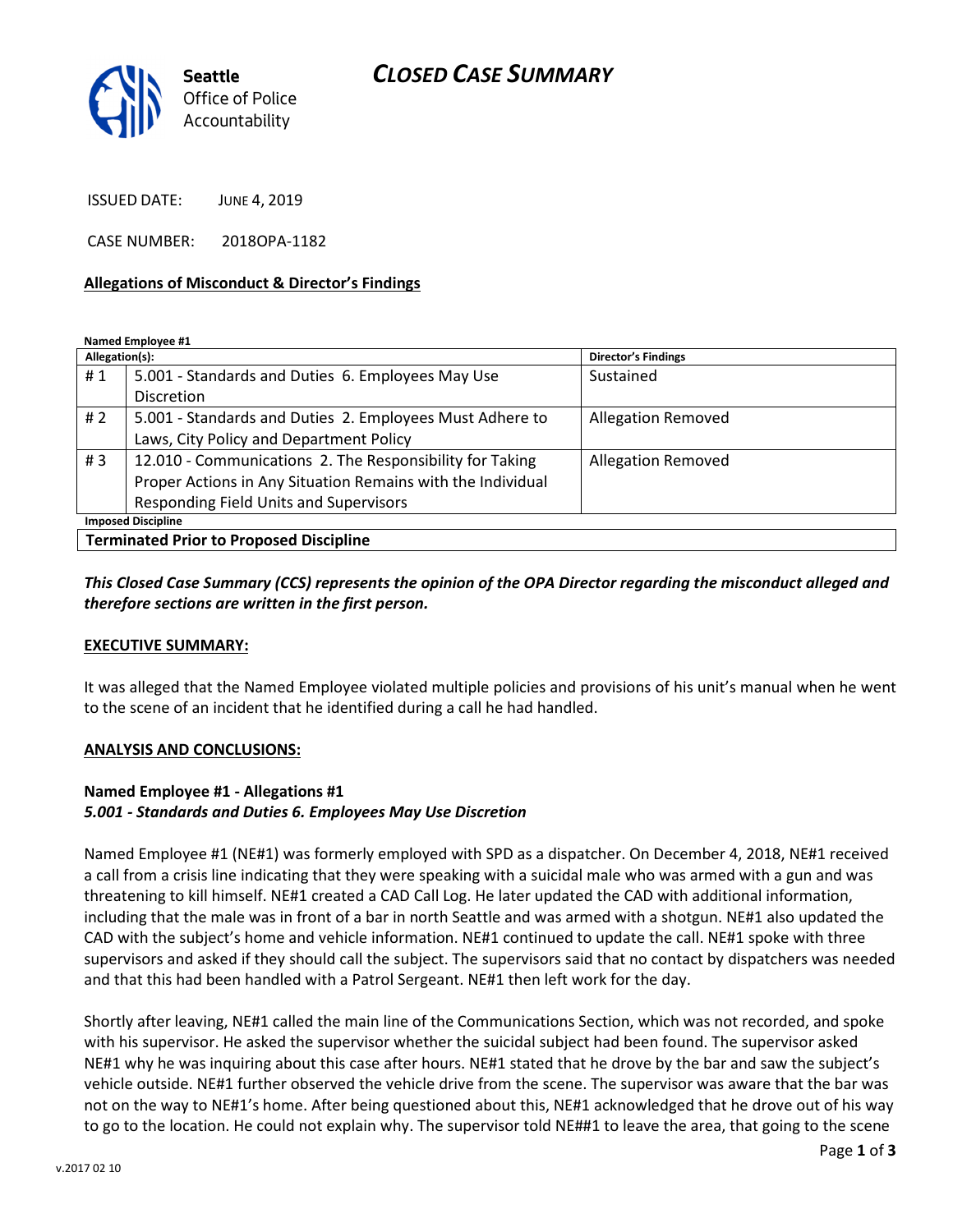

Seattle Office of Police Accountability

# CLOSE CASE SUMMARY

OPA CASE NUMBER: 2018OPA-1182

was outside of his job duties, and that engaging in this conduct also constituted a misuse of the confidential information that was available to him in his capacity as a dispatcher. The supervisor informed NE#1 that this matter would be reported to the unit manager.

The supervisor updated the CAD and added NE#1 as a witness. When the supervisor called NE#1 back on the recorded line, NE#1 stated that he was at home. The supervisor explained that, when NE#1 went to the scene, he made himself a witness to the incident instead of a call handler. The supervisor also told NE#1 that, if he had information concerning an incident, he needed to call the recorded number, not the main line.

NE#1's employment was ultimately terminated based on a number of factors. The unit manager further initiated this complaint with OPA. Accordingly, OPA initiated this investigation, in which it was alleged that NE#1 abused the discretion afforded to him as a dispatcher, as well as acted contrary to City, Department, and unit policies. As part of this investigation, OPA interviewed NE#1. He acknowledged that he went to the area where the subject was believed to be. He stated that he was curious why the police had not yet located the subject and went to the scene to see if the vehicle was still there. He then saw the vehicle and called his supervisor. He stated that he had no intent to interact with the subject, particularly because he knew that the subject was armed. NE#1 said that he was trying to help the subject. NE#1 told OPA that he did not know that dispatchers were not supposed to go to scenes that they learned about via calls they took. NE#1 stated that he did not know what rules, if any, he broke when he went to the scene. However, he acknowledged that his actions constituted a mistake.

OPA further interviewed the supervisor and an analyst from the Communications Section. The supervisor relayed information consistent with the above to OPA. The analyst informed OPA of the various policies and laws that NE#1's conduct potentially violated. She further provided OPA with Communications Section training materials.

As indicated in SPD Policy 5.001-POL-6, "[e]mployees are authorized and expected to use discretion in a reasonable manner consistent with the mission of the department and duties of their office and assignment." This policy further states that "[t]he scope of discretion is proportional to the severity of the crime or public safety issue being addressed." (SPD Policy 5.001-POL-6.)

OPA finds, consistent with the determinations of NE#1's supervisors, that he made a poor decision when he went to the scene of a call that he had taken. In doing so, he acted contrary to both SPD policy and his unit's manual. He further placed himself in a compromising position and became a witness to a possible crime, which was well outside of his role. Moreover, he did all of this while using confidential information that he only had access to by virtue of his employment as a dispatcher. While NE#1 may have had good intentions, he acted inconsistent with his duties and responsibilities, as well as contrary to the expectations of his supervisors.

In summary, the actions described above were contrary to policy and, collectively, constituted an abuse of NE#1's discretion. For these reasons, I recommend that this allegation be Sustained.

Recommended Finding: **Sustained**